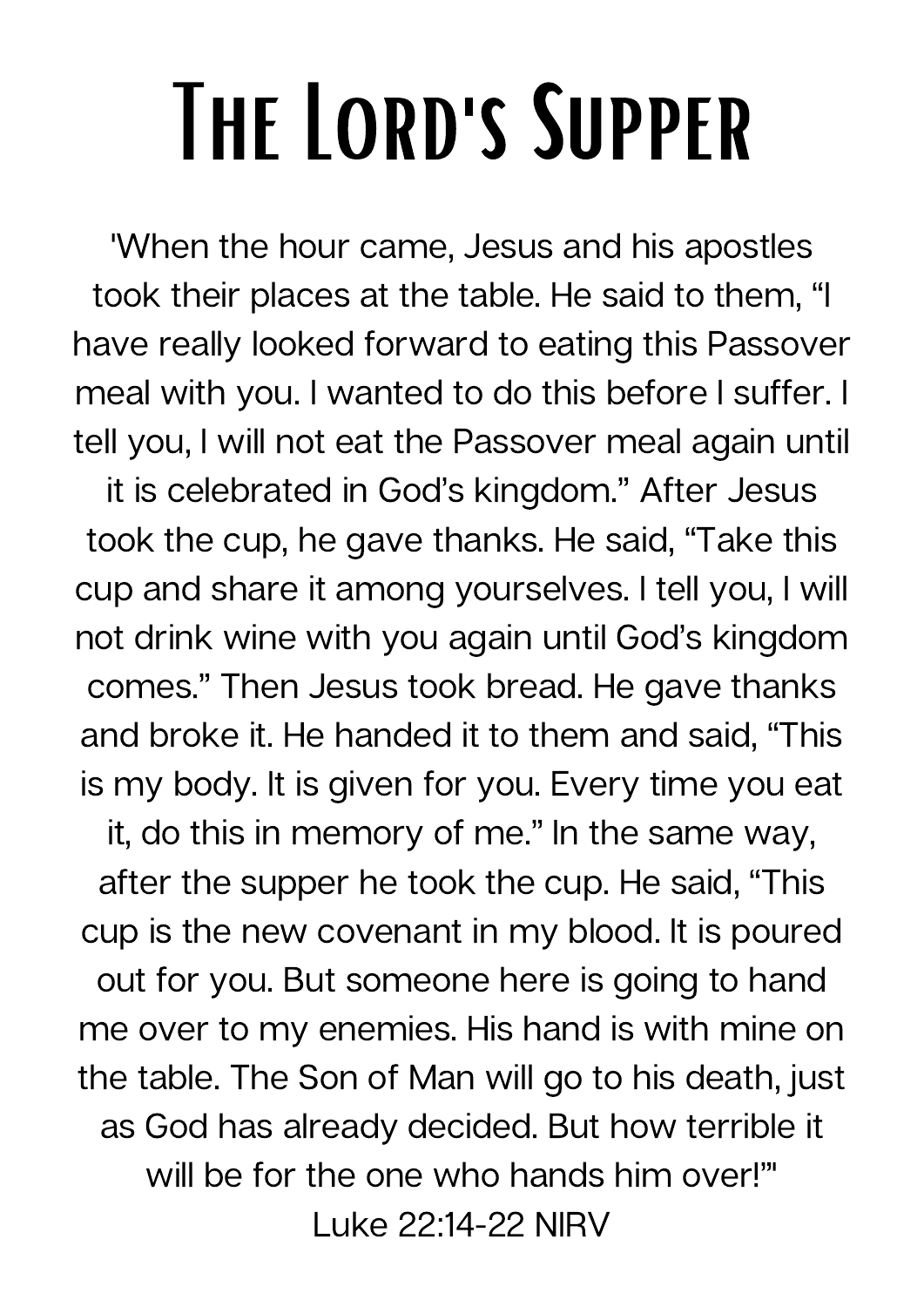## of me."<br>Luke 22:19 NIRV Luke 22:19 NIRV

said, "This is my body. It is given for you. said, "This is my body. It is given for you.<br> $\frac{1}{n}$ Every time you eat it, do this in memory Every time you eat it, do this in memory  $c_{\rm max}$ Then Jesus took bread. He gave thanks Then Jesus took bread. He gave thanks and broke it. He handed it to them and and broke it. He handed it to them and<br>aid "This is my body It is given for you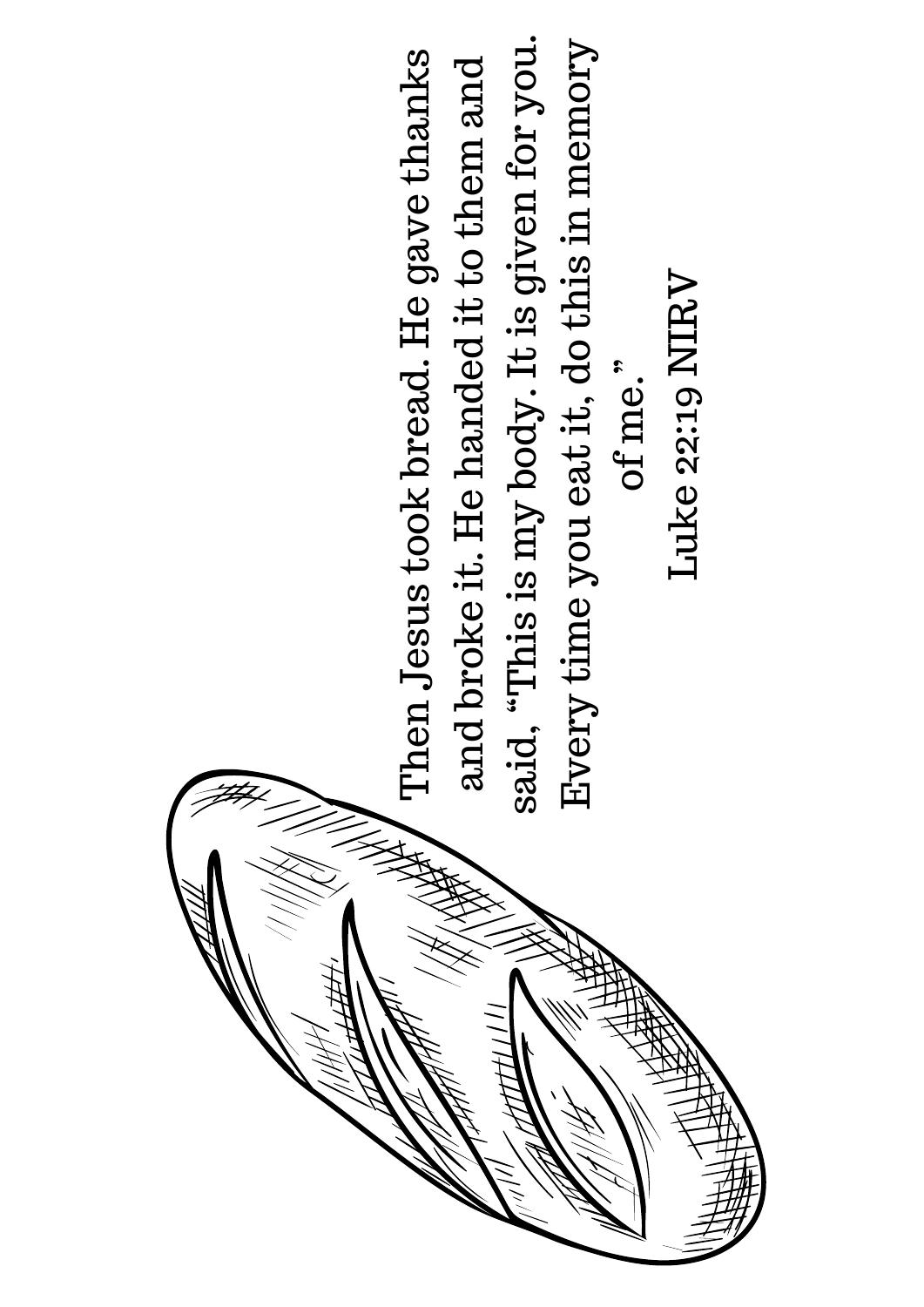

In the same way, after the supper he took In the same way, after the supper he took  $\alpha_1$ covenant in my blood. It is poured out for covenant in my blood. It is poured out for the cup. He said, "This cup is the new the cup. He said, "This cup is the new<br>wanner in my blood. It is nouved out f